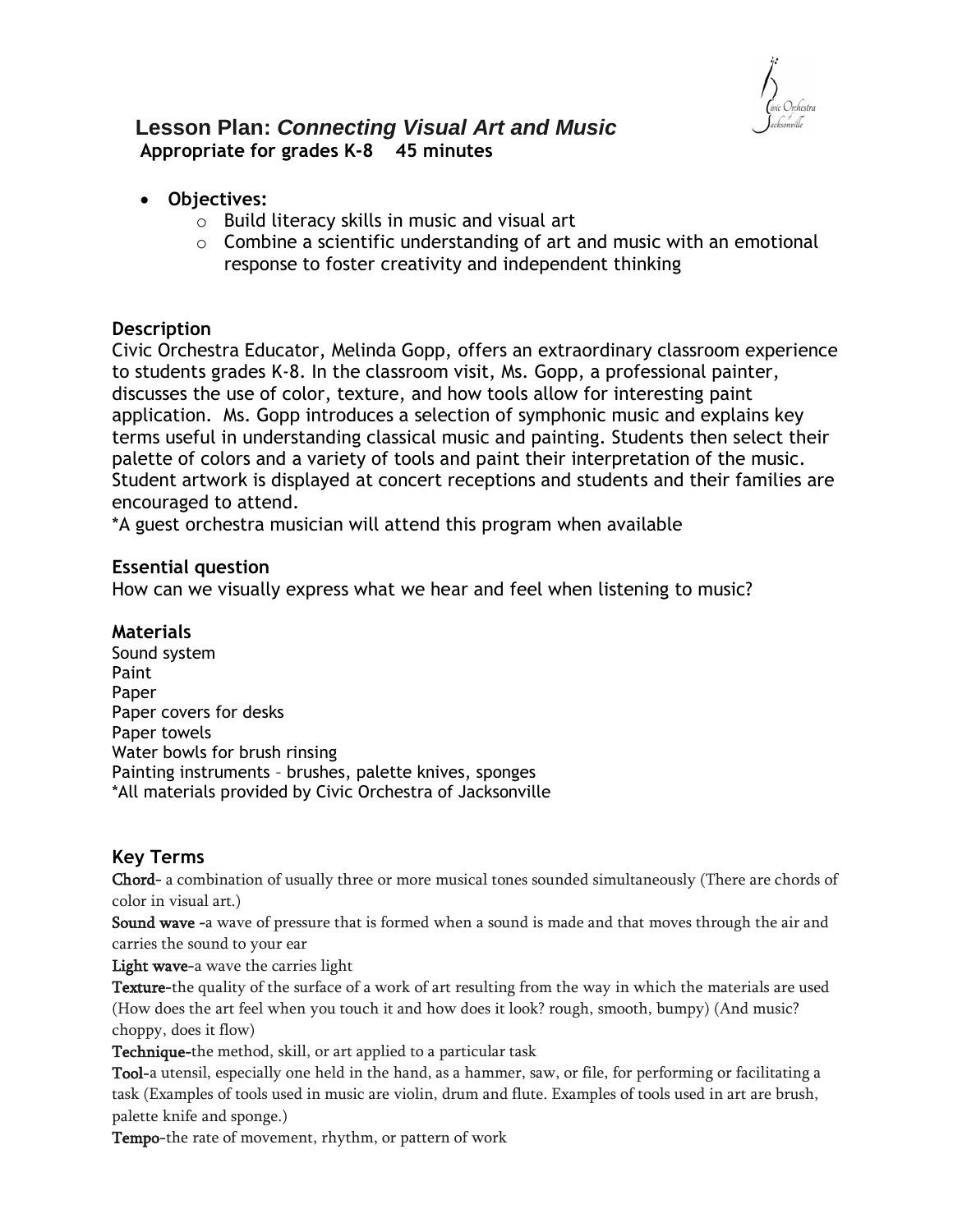

# **Lesson Plan:** *Connecting Visual Art and Music*

**Lesson Segments** (time for each segment are approximated)

- 1) Introduction 5 mins
- 2) Connecting key terms, technique, emotion and creativity 8 min
- 3) Painting to music 20 min
- 4) Clean up 8 min
- 5) Follow up questions to reinforce lesson Remaining Time

### **1) Introduction**

Artist and guest musician introduce themselves to the class. Each student is provided a worksheet to explore key vocabulary words that are common to music and the art of painting. The words are discussed as the students work through the worksheet.

### **2) Connecting color, sound, emotion and texture, ask students the following questions: this should be very quick 3-4 answers per question**

Who has experienced watching an orchestra perform? What instruments might you find in an orchestra?

*Explanation: The tools the musicians use in an orchestra are their instruments. There are tools an artist uses to create paintings. Three tools are introduced: brush, palette knife, sponge. Techniques are introduced using tools to create texture. Each student chooses a color chord of 3 colors to create a painting on provided paper.* Raise your hand if you'd like to share the types of music you like listening to? Ask each child that answers this follow up question. How do you feel when you're listening to it?

How do you feel when you listen to a fast song? Slow song? Soft song? Loud song?

### **3) Painting to music**

An explanation is given on of a select piece of music with information about the composer. A recording of that music is played while the students tap into their emotions to paint their own unique painting.

## **4) Clean up**

### **5) Follow up questions to reinforce lesson**

What instruments did you hear? What tools did you enjoy using the most? How did the music make you feel? How did you create texture in your painting? Did the tempo/rhythm of the music effect your painting? If so, in what way?

### **Beyond the classroom**

Students and their families are invited to all performances of the free- admission Civic Orchestra of Jacksonville concerts.